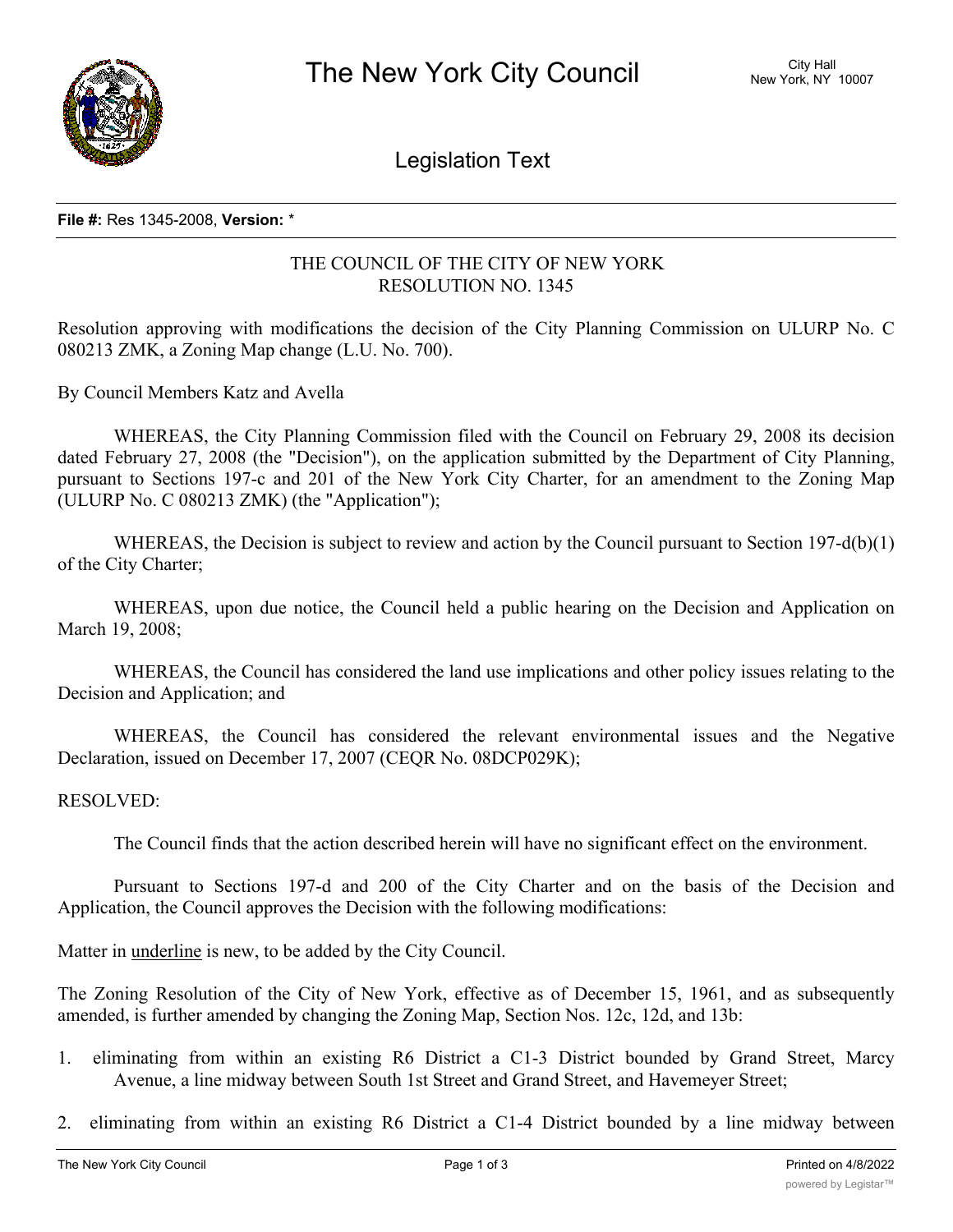Hope Street and Grand Street, a line 150 feet northwesterly of Havemeyer Street, Hope Street, Havemeyer Street, a line midway between Hope Street and Grand Street, Marcy Avenue, Grand Street, Havemeyer Street, a line midway between South 1st Street and Grand Street, and Roebling Street;

- 3. eliminating from within an existing R6 District a C2-3 District bounded by:
	- a. a line 100 feet northeasterly of Grand Street, Bedford Avenue, a line midway between Grand Street and South 1st Street, a line 150 feet southeasterly of Bedford Avenue, South 1st Street, a line 150 feet northwesterly of Bedford Avenue, a line midway between Grand Street and South 1st Street, and Berry Street; and
	- b. a line midway between Grand Street and South 1st Street, Roebling Street, South 1st Street, and a line 150 feet northwesterly of Roebling Street.
- 4. changing from an R6 District to an R6A District property bounded by:
	- a. Metropolitan Avenue, Bedford Avenue, North 1<sup>st</sup> Street, and Berry Street; and
	- b. North 3<sup>rd</sup> Street, Metropolitan Avenue, and Bedford Avenue;
- 5. changing from an R6 District to an R6B District property bounded by:
	- a. North 3rd Street, Bedford Avenue, Metropolitan Avenue, and Berry Street; and
	- b. North 1<sup>st</sup> Street, Driggs Avenue, Fillimore Place, Roebling Street, Hope Street, Havemeyer Street, a line midway between Hope Street and Grand Street, Marcy Avenue, a line midway between Grand Street and South 1<sup>st</sup> Street, Roebling Street, South 1<sup>st</sup> Street, and Berry Street.
- 6. establishing within a proposed R6B District a C2-4 District bounded by:
	- a. a line 100 feet northeasterly of Grand Street, Bedford Avenue, a line midway between Grand Street and South 1st Street, a line 100 feet southeasterly of Bedford Avenue, South 1st Street, a line 100 feet northwesterly of Bedford Avenue, a line midway between Grand Street and South 1st Street, and Berry Street;
	- b. a line midway between Grand Street and South 1st Street, Roebling Street, South 1st Street, and a line 100 feet northwesterly of Roebling Street; and
	- c. a line midway between Hope Street and Grand Street, a line 100 feet northwesterly of Havemeyer Street, Hope Street, Havemeyer Street, a line midway between Hope Street and Grand Street, Marcy Avenue, a line midway between Grand Street and South 1st Street, and Roebling Street;

as shown in a diagram (for illustrative purposes only) dated December 17, 2007, Community District 1, Borough of Brooklyn.

Adopted.